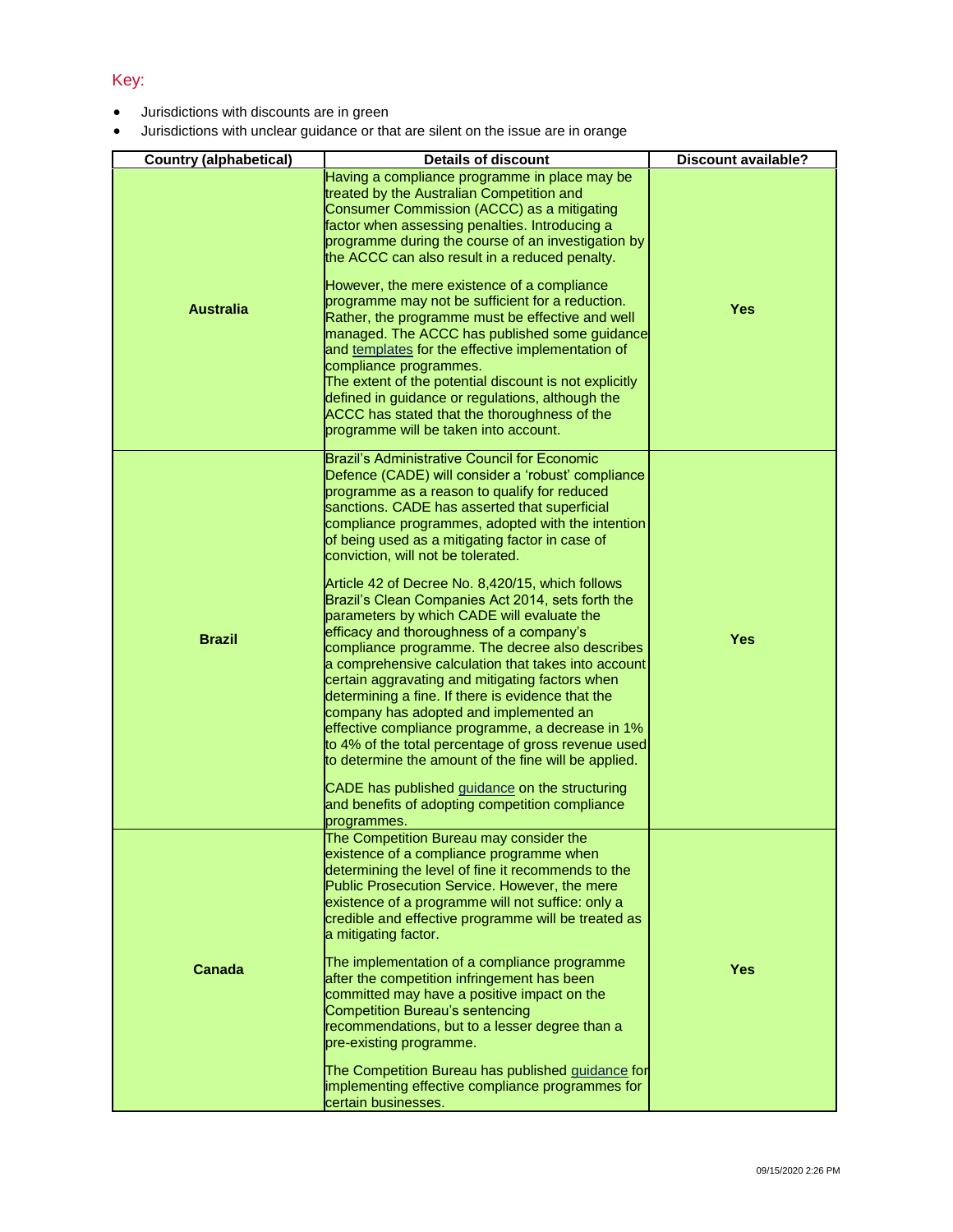| <b>China</b>     | There is no explicit provision in the law or<br>regulations for the existence of a compliance<br>programme having the effect of reducing a penalty.<br>However, the State Administration for Market<br>Regulation (SAMR) may take into account<br>compliance programmes as a mitigating factor<br>when determining sanctions. The mere existence of<br>a compliance programme is not sufficient to impact<br>the level of the fine.<br>On 28 November 2019, SAMR published for<br>comments draft guidelines titled Antitrust<br>Compliance Guidelines for Undertakings as part of<br>the authority's new measures to bolster competition<br>compliance.                                                                                                                                                                                                                                                                                                                                                                                                                                                                                                                                                                                               | <b>Not clear</b> |
|------------------|-------------------------------------------------------------------------------------------------------------------------------------------------------------------------------------------------------------------------------------------------------------------------------------------------------------------------------------------------------------------------------------------------------------------------------------------------------------------------------------------------------------------------------------------------------------------------------------------------------------------------------------------------------------------------------------------------------------------------------------------------------------------------------------------------------------------------------------------------------------------------------------------------------------------------------------------------------------------------------------------------------------------------------------------------------------------------------------------------------------------------------------------------------------------------------------------------------------------------------------------------------|------------------|
| <b>Hong Kong</b> | Under the Competition Ordinance, the power to<br>determine whether there has been a contravention<br>of the law and the level of penalty to be imposed<br>rests solely with the Hong Kong Competition<br>Tribunal. This tribunal may take into consideration<br>any recommendations by the Competition<br>Commission when exercising its discretion on the<br>orders to be made, including any reduction in the<br>penalty amount.<br>The Competition Commission states in its Policy on<br>Recommended Pecuniary Penalties that one of the<br>mitigating circumstances which may lead to a<br>decrease in the recommended penalty is "where an<br>undertaking has taken steps to ensure genuine<br>compliance with the Ordinance through<br>implementing a proportionate and on-going<br>compliance programme that reflects a corporate<br>commitment to competition compliance."<br>In its Enforcement Policy, the Commission has<br>further provided guidance on its enforcement<br>functions when investigating possible<br>contraventions and has indicated that consideration<br>will be given to "compliance efforts of persons under<br>investigation where those persons can demonstrate<br>that they have made a genuine effort to comply". | <b>Not clear</b> |
| India            | There are no specific provisions in India's<br>Competition Act for dealing with compliance<br>programmes. However, the existence of a<br>compliance programme may be taken as a<br>mitigating factor by the Competition Commission of<br>India (CCI), as they have done so in past cases.<br>The extent of the reduction is determined on a<br>case-by-case basis.<br>The CCI has issued a Compliance Manual for<br>Enterprises, which offers guidance on the elements<br>of an effective compliance programme.                                                                                                                                                                                                                                                                                                                                                                                                                                                                                                                                                                                                                                                                                                                                       | Yes, in practice |
| <b>Italy</b>     | On 25 September 2018, the Italian Competition<br><b>Authority adopted its Guidelines on Antitrust</b><br>Compliance, which set out the required content of a<br>robust compliance programme. The guidelines also<br>specify that a compliance programme may be<br>treated as a mitigating circumstance, resulting in a<br>reduced fine. However, in order to benefit from a<br>reduced fine, a company must submit a request to<br>the regulator.<br>A fine may be reduced by:                                                                                                                                                                                                                                                                                                                                                                                                                                                                                                                                                                                                                                                                                                                                                                        | <b>Yes</b>       |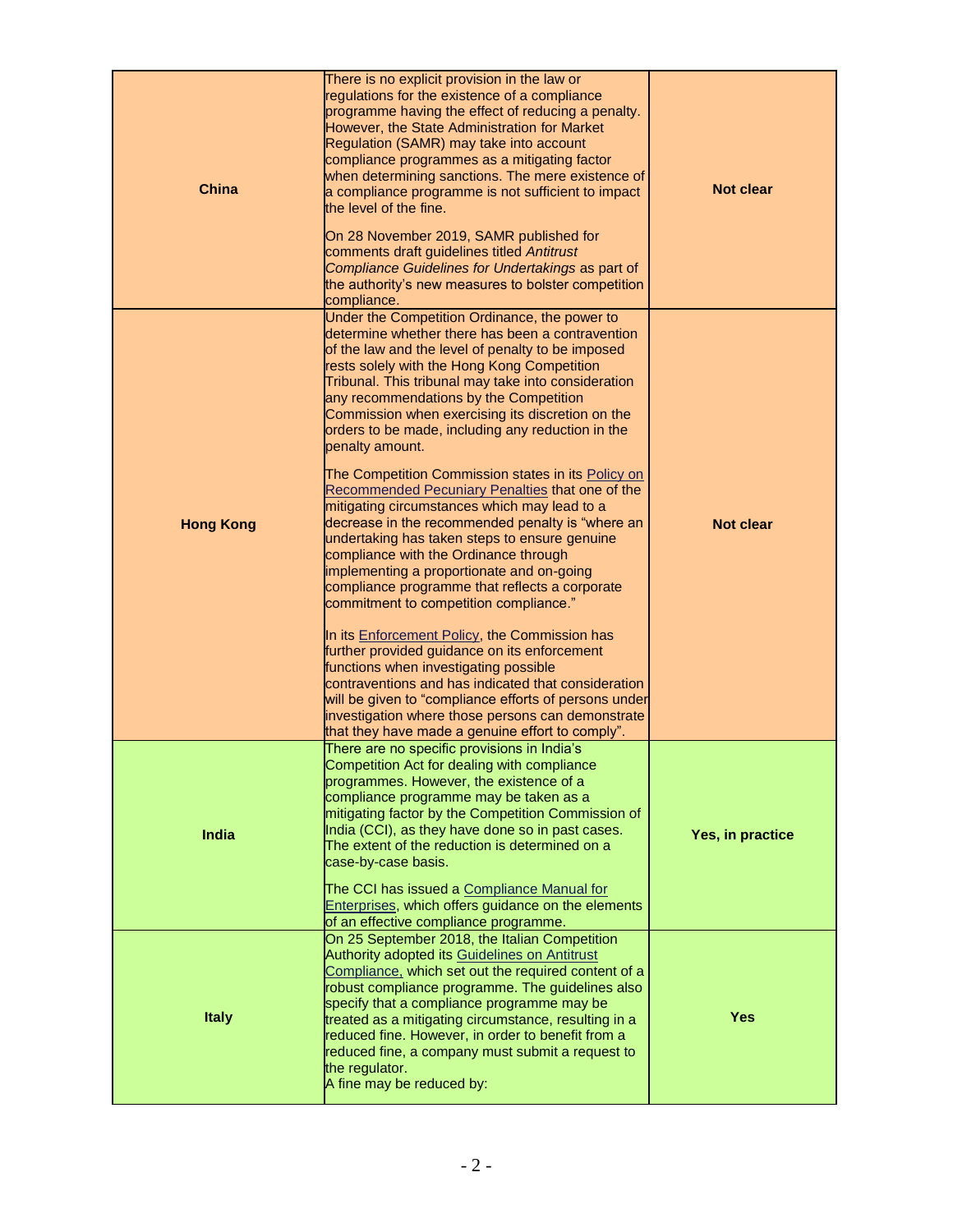|                    | Up to 15% where the company has an<br>$\bullet$<br>"effective" compliance programme in place<br>prior to the investigation (but in cases where<br>the leniency programme is applicable, a<br>discount of up to 15% is only available if the<br>company submitted an application for<br>leniency);<br>Up to 10% for compliance programmes which<br>$\bullet$<br>are not "manifestly inadequate", and the<br>company adequately modifies its pre-existing<br>programme within six months after the opening<br>of the proceedings;<br>Up to 5% where the company had a pre-<br>$\bullet$<br>existing programme which was "manifestly<br>inadequate" but has substantially modified it<br>within six months after the opening of the<br>proceedings;<br>A fine reduction will be capped at 5% where an<br>$\bullet$<br>adequate compliance programme is adopted<br>after the opening of the proceedings.<br>The existence of a compliance programme may, in<br>exception cases, be treated as an aggravating |                  |
|--------------------|----------------------------------------------------------------------------------------------------------------------------------------------------------------------------------------------------------------------------------------------------------------------------------------------------------------------------------------------------------------------------------------------------------------------------------------------------------------------------------------------------------------------------------------------------------------------------------------------------------------------------------------------------------------------------------------------------------------------------------------------------------------------------------------------------------------------------------------------------------------------------------------------------------------------------------------------------------------------------------------------------------|------------------|
|                    | factor, such as if the programme was used to<br>facilitate or conceal an infringement.                                                                                                                                                                                                                                                                                                                                                                                                                                                                                                                                                                                                                                                                                                                                                                                                                                                                                                                   |                  |
| <b>Japan</b>       | Although there is no express guidance in the official<br>regulations, the Japanese Fair Trade Commission<br>(JFTC) will consider the existence of a compliance<br>programme as a mitigating factor in sentencing,<br>which may lead to a reduced fine. The extent of the<br>reductionavailable has not been explicitly defined.<br>The JFTC published a Survey on Corporate<br>Compliance Efforts within the Antimonopoly Act,<br>which outlines key features of an effective<br>compliance programme.                                                                                                                                                                                                                                                                                                                                                                                                                                                                                                   | Yes, in practice |
| <b>Netherlands</b> | When determining the level of a fine, the existence<br>of a compliance programme may be taken into<br>account by the Dutch Competition Authority (ACM).<br>In a recent case, the ACM considered a compliance<br>programme to be a mitigating factor. However, a<br>reduction will only be considered if the company<br>has taken steps to make the programme effective<br>and if no senior executives were involved in the<br>infringement.<br>The extent of the reduction available has not been<br>explicitly defined.                                                                                                                                                                                                                                                                                                                                                                                                                                                                                 | Yes              |
| <b>Singapore</b>   | The Competition and Consumer Commission of<br>Singapore (CCCS) has stated in its Penalty<br>Guidelines that the existence of a compliance<br>programme is a mitigating factor that can be taken<br>into consideration in the adjustment of a financial<br>penalty. When considering how much mitigating<br>value to be accorded to the existence of any<br>compliance programme, the CCCS will consider<br>various factors, including:<br>Whether there are appropriate compliance<br>policies and procedures in place;<br>Whether the programme has been actively<br>implemented;<br>Whether it has the support of, and is closely<br>$\bullet$<br>monitored by, senior management;                                                                                                                                                                                                                                                                                                                     | <b>Yes</b>       |